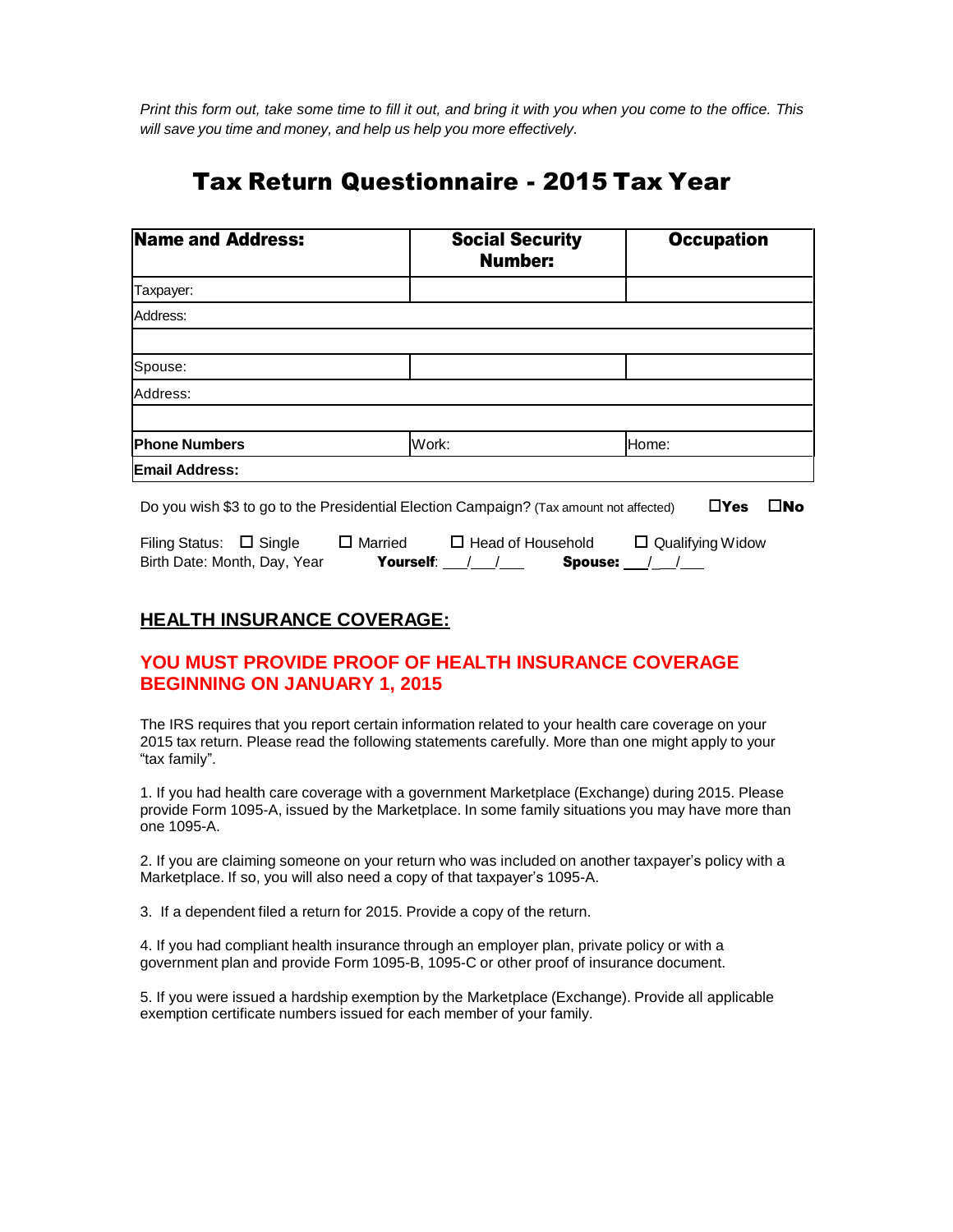6. Complete the information below if you or any individual included in your "tax family" did NOT have insurance coverage for any month of 2015.

Please circle any months a member of your "tax family" was **NOT** insured.

Name:

Jan Feb Mar Apr May Jun Jul Aug Sep Oct Nov Dec

Name:

Jan Feb Mar Apr May Jun Jul Aug Sep Oct Nov Dec

Name:

Jan Feb Mar Apr May Jun Jul Aug Sep Oct Nov Dec

Name:

Jan Feb Mar Apr May Jun Jul Aug Sep Oct Nov Dec

#### DEPENDENTS:

| Name (First, Initial, Last) | Income<br>Over<br>\$2,100?<br>(Y/N) | Date of<br><b>Birth</b> | <b>Social Security</b><br><b>Number</b> | Relationship | <b>Months</b><br><b>Lived in</b><br>Home |
|-----------------------------|-------------------------------------|-------------------------|-----------------------------------------|--------------|------------------------------------------|
|                             |                                     |                         |                                         |              |                                          |
|                             |                                     |                         |                                         |              |                                          |
|                             |                                     |                         |                                         |              |                                          |
|                             |                                     |                         |                                         |              |                                          |

#### INCOME:

#### 1. Wages and Salaries (Attach W-2's)

| <b>Name of Payer</b> | Gross<br><b>Wages</b><br>(Withheld) | Soc. Sec.<br>(withheld) | <b>Medicare</b><br>(withheld) | Fed Inc. Tax St Inc. Tax<br>(withheld) | (withheld) |
|----------------------|-------------------------------------|-------------------------|-------------------------------|----------------------------------------|------------|
|                      |                                     |                         |                               |                                        |            |
|                      |                                     |                         |                               |                                        |            |
|                      |                                     |                         |                               |                                        |            |
|                      |                                     |                         |                               |                                        |            |
|                      |                                     |                         |                               |                                        |            |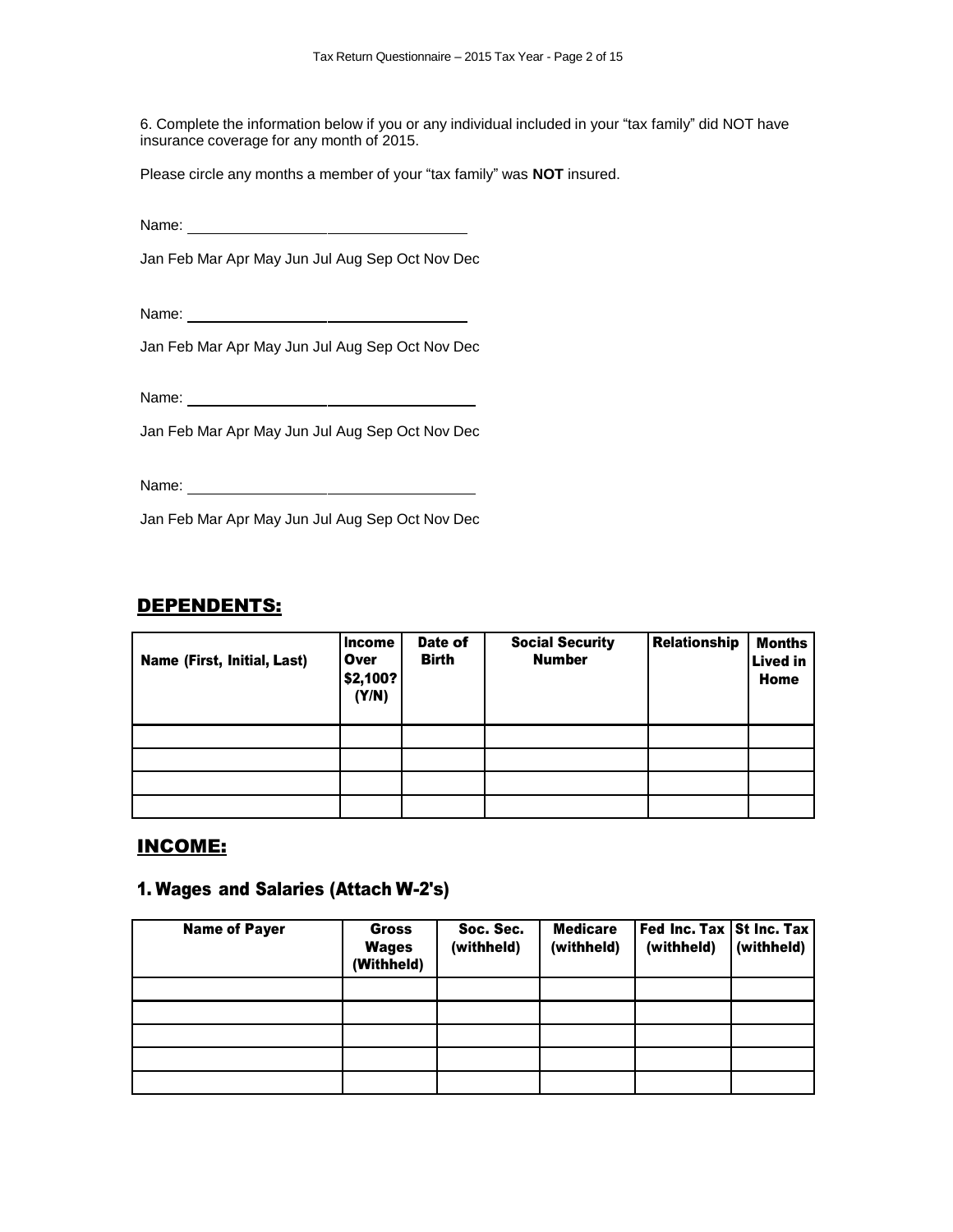#### 2. Interest Income (Attach 1099's) *(List non-taxable Interest Income as well - identify as nontaxable)*

| <b>Name and Address of Payer</b> | <b>Amount</b> | <b>Name and Address of Payer</b> | <b>Amount</b> |
|----------------------------------|---------------|----------------------------------|---------------|
|                                  |               |                                  |               |
|                                  |               |                                  |               |
|                                  |               |                                  |               |
|                                  |               |                                  |               |
|                                  |               |                                  |               |
|                                  |               |                                  |               |

# 3. If you received any interest from a "Seller Financed" mortgage, provide:

| <b>Name and Address of Payor</b> | <b>Social Security Number</b> | <b>Amount</b> |
|----------------------------------|-------------------------------|---------------|
|                                  |                               |               |
|                                  |                               |               |
|                                  |                               |               |
|                                  |                               |               |

# 4. Dividend Income (Attach 1099's)

| <b>Name of Payor</b> | <b>Amount</b> | <b>Name of Payer</b> | <b>Amount</b> |
|----------------------|---------------|----------------------|---------------|
|                      |               |                      |               |
|                      |               |                      |               |
|                      |               |                      |               |
|                      |               |                      |               |
|                      |               |                      |               |

#### 5. Capital Gains and Losses:

| <b>Investment</b> | <b>Date</b><br><b>Acquired</b> | <b>Cost or Other</b><br><b>Basis</b> | <b>Date Sold</b> | <b>Net Sale</b><br><b>Proceeds</b> |
|-------------------|--------------------------------|--------------------------------------|------------------|------------------------------------|
|                   |                                |                                      |                  |                                    |
|                   |                                |                                      |                  |                                    |
|                   |                                |                                      |                  |                                    |
|                   |                                |                                      |                  |                                    |
|                   |                                |                                      |                  |                                    |
|                   |                                |                                      |                  |                                    |
|                   |                                |                                      |                  |                                    |

6. Other Gains and Losses: *(Include details of dispositions of any business/rental/farm assets)*

| <b>Investment</b> | Date<br>Acquired | <b>Cost/Other Basis Date Sold</b> | Sale<br>Proceeds |
|-------------------|------------------|-----------------------------------|------------------|
|                   |                  |                                   |                  |
|                   |                  |                                   |                  |
|                   |                  |                                   |                  |
|                   |                  |                                   |                  |
|                   |                  |                                   |                  |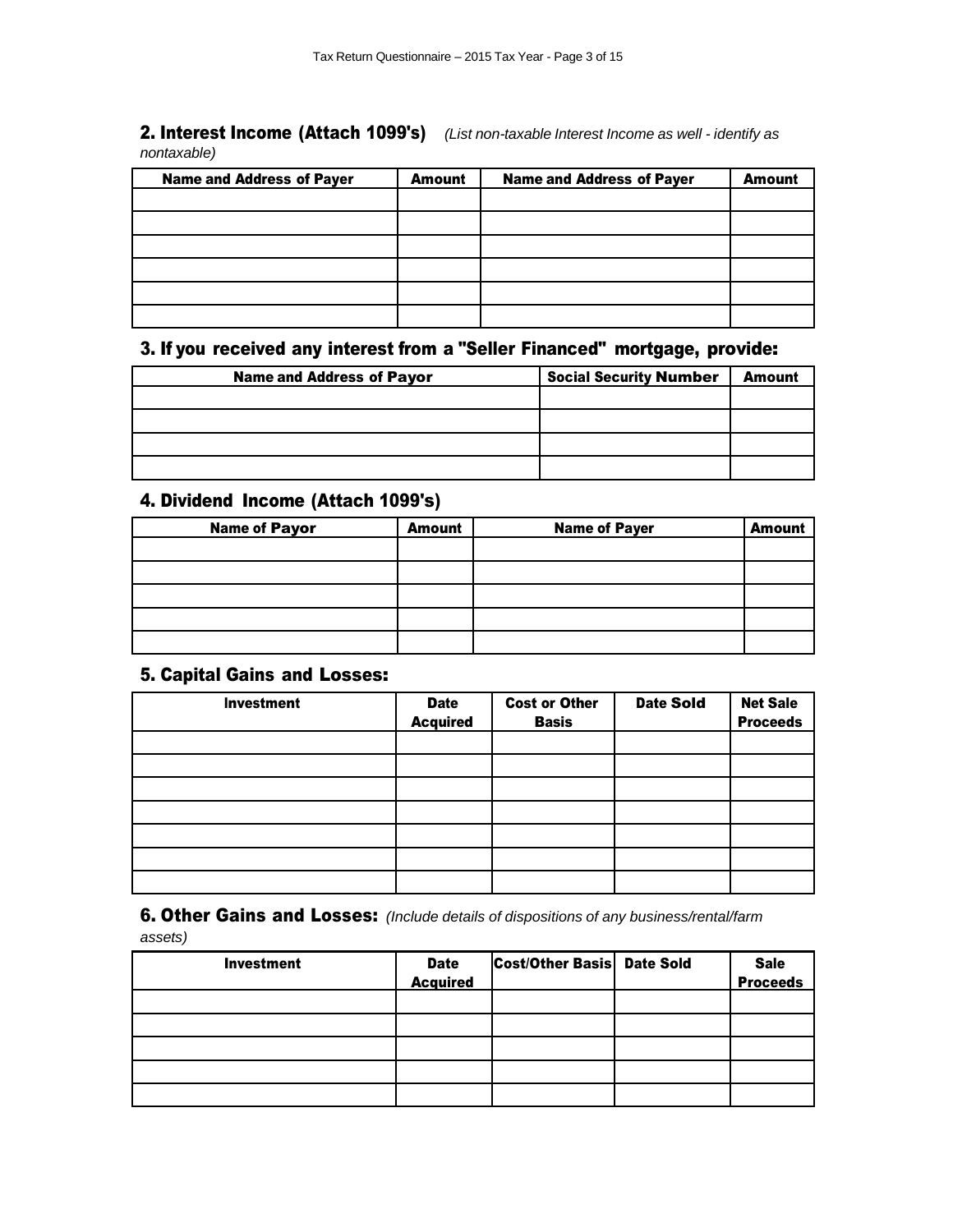## 7. Pensions, IRA Distributions, Annuities, and Rollovers

Total Received... .................................................................................................................

Taxable Amount (Attach all 1099's or other related papers)...............................................

## 8. Rents/Royalties, Partnerships, S Corporations, Estates, Trusts .....

*(Attach K-1's for all Partnerships/S Corporations/Fiduciaries) (Attach separate schedule(s) showing receipts & expenses for each rental property)*

### 10. Unemployment Compensation Received .........................................

#### 11. Social Security Benefits Received (Attach annual statement)... .......

12. State/Local Tax Refund(s)...................................................................

#### 13. Other Income:

| <b>Description</b> | Amount |
|--------------------|--------|
|                    |        |
|                    |        |

#### CREDITS:

#### Child and Dependent Care:

(1) Number of Qualifying Individuals (under 19 years of age or 24 if a full time student)..........................................................................................................

(2) Name, address and identification number of each provider:

| <b>Name</b> | <b>Address:</b> | <b>Amount Paid</b> |
|-------------|-----------------|--------------------|
|             |                 |                    |
|             |                 |                    |

If payments were made to an individual, were the services performed in your home?  $\square$ Yes  $\square$ No

If "Yes", have payroll reports been filed?  $\square$ Yes  $\square$ No

#### Expenses incurred in connection with adoption. "Special Needs" child  $\Box$ Yes  $\Box$ No

Tuition & Fees paid for higher education *(HOPE and Lifetime Learning Credits)....*

Foreign Tax Credits........................................................................................

Attach detail of type foreign tax, country, and whether "withheld" or paid direct.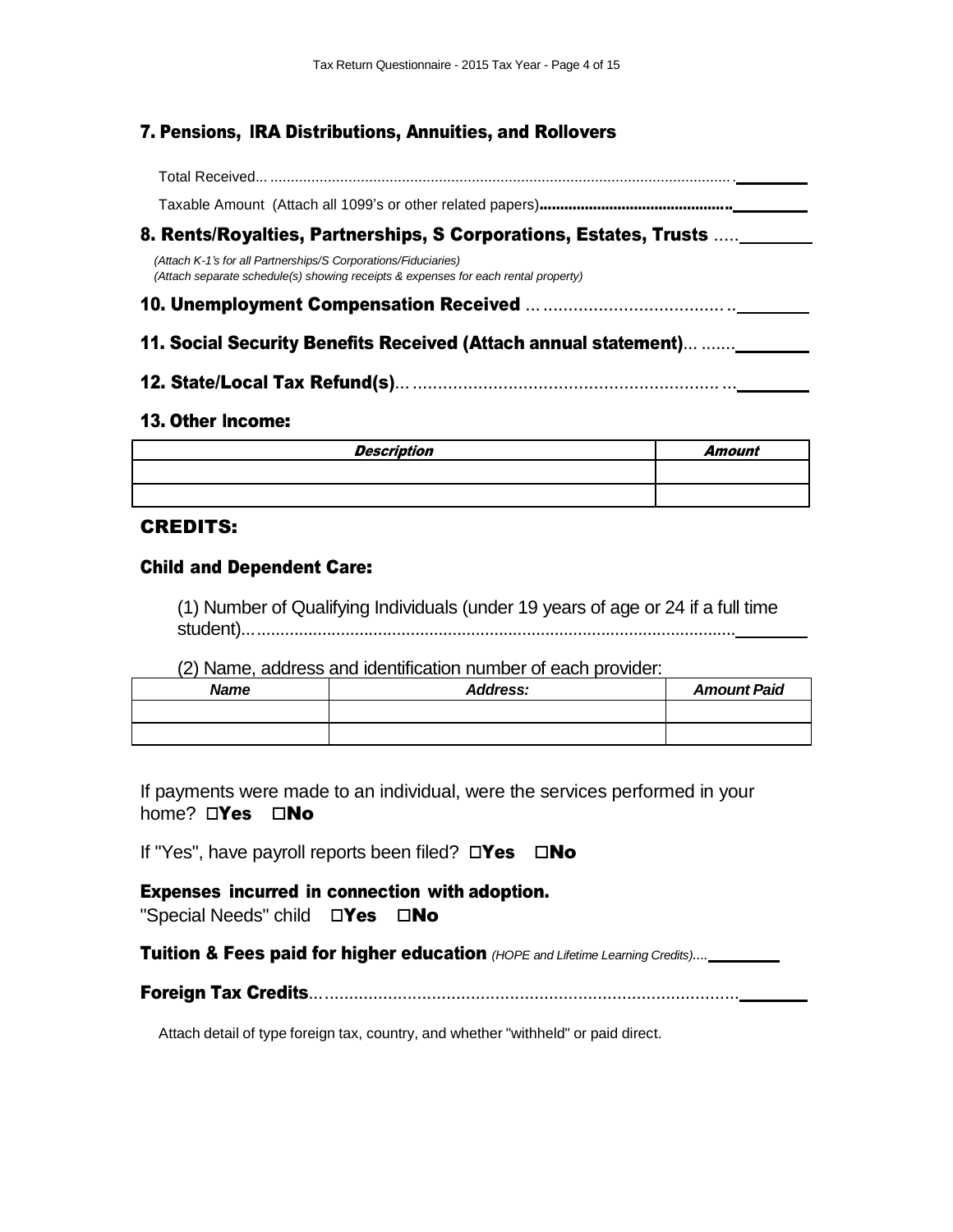#### 2015 Estimated Tax Payments

| <b>Federal</b> | Amount | <b>State</b> | Amount |
|----------------|--------|--------------|--------|
|                |        |              |        |

#### Other Payments: (Enter Advanced Child Credit Payment Here)

| <b>Date</b> | <b>Amount</b> | <b>Date</b> | Amount |
|-------------|---------------|-------------|--------|
|             |               |             |        |
|             |               |             |        |
|             |               |             |        |
|             |               |             |        |

Other payments or credits - Attach schedule and explain................................................

## ITEMIZED DEDUCTIONS:

# **Medical and Dental Amount Amount Amount Amount Amount Amount Amount Amount Amount Amount Amount Amount Amount Amount Amount Amount Amount Amount Amount Amount Amount Amount Amount Amount Amount Amount Amount Amount Amount** 1. Out of pocket costs for prescription medicines, drugs, insulin, doctors, dentists, nurses, and medical and dental insurance premiums (including Medicare B) paid in 2015 (reduce any insurance reimbursements) 2. Transportation and lodging incurred to obtain medical care 3. Other - hearing aids, eyeglasses, medical devices, etc.

#### Taxes Paid in 2015

| 1. State and local income taxes not listed elsewhere                  |  |
|-----------------------------------------------------------------------|--|
| 2. Real estate taxes not listed elsewhere                             |  |
| 3. Personal property taxes (includes owners tax on auto registration) |  |

#### **Interest Paid in 2015** Amount

| 1. Home mortgage interest paid to financial institutions       |  |
|----------------------------------------------------------------|--|
| 2. Home mortgage interest paid to individuals<br>Name:         |  |
|                                                                |  |
| Address:                                                       |  |
| 3. Points paid on [ ] purchase [ ] refinance (include details) |  |
| 4. Investment Interest                                         |  |
| 5. Student Loan Interest                                       |  |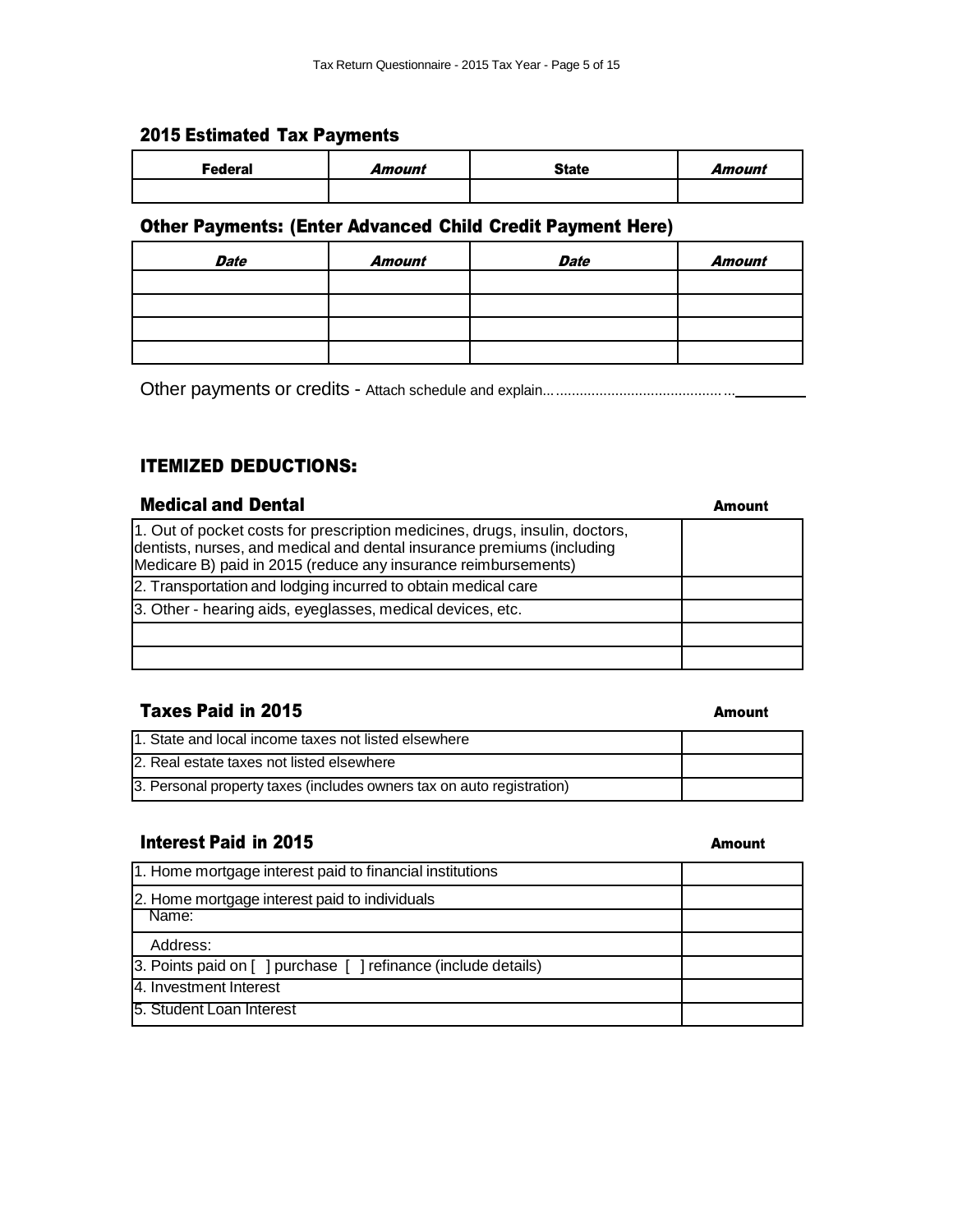#### **Automobile Use in 2015**

In order to deduct mileage for auto expenses in a tax return, a log must be kept which details mileage driven for business purposes. This log, or something which keeps track of mileage, would be needed to justify the write off for the expense in the event of an audit.

#### **Car #1**

| Make                                                                                |  |  |
|-------------------------------------------------------------------------------------|--|--|
| Model                                                                               |  |  |
| Year                                                                                |  |  |
| If the vehicle is being used by the owner, please provide the following information |  |  |
| Date of Purchase                                                                    |  |  |
| <b>Purchase Price</b>                                                               |  |  |

# **For Period of Jan 1, 2015 to Dec 31, 2015 Amount**

| <b>Business Mileage</b>   |  |
|---------------------------|--|
| Moving Mileage            |  |
| <b>Charitable Mileage</b> |  |
| <b>Total Mileage</b>      |  |

#### **Car #2**

| Make                                                                                |  |  |
|-------------------------------------------------------------------------------------|--|--|
| Model                                                                               |  |  |
| Year                                                                                |  |  |
| If the vehicle is being used by the owner, please provide the following information |  |  |
| Date of Purchase                                                                    |  |  |
| Purchase Price                                                                      |  |  |

#### **For Period of Jan 1, 2015 to Dec 31, 2015 Amount**

| <b>Business Mileage</b> |  |
|-------------------------|--|
| Moving Mileage          |  |
| Charitable Mileage      |  |
| <b>Total Mileage</b>    |  |

\*Commuting mileage must not be added to business mileage.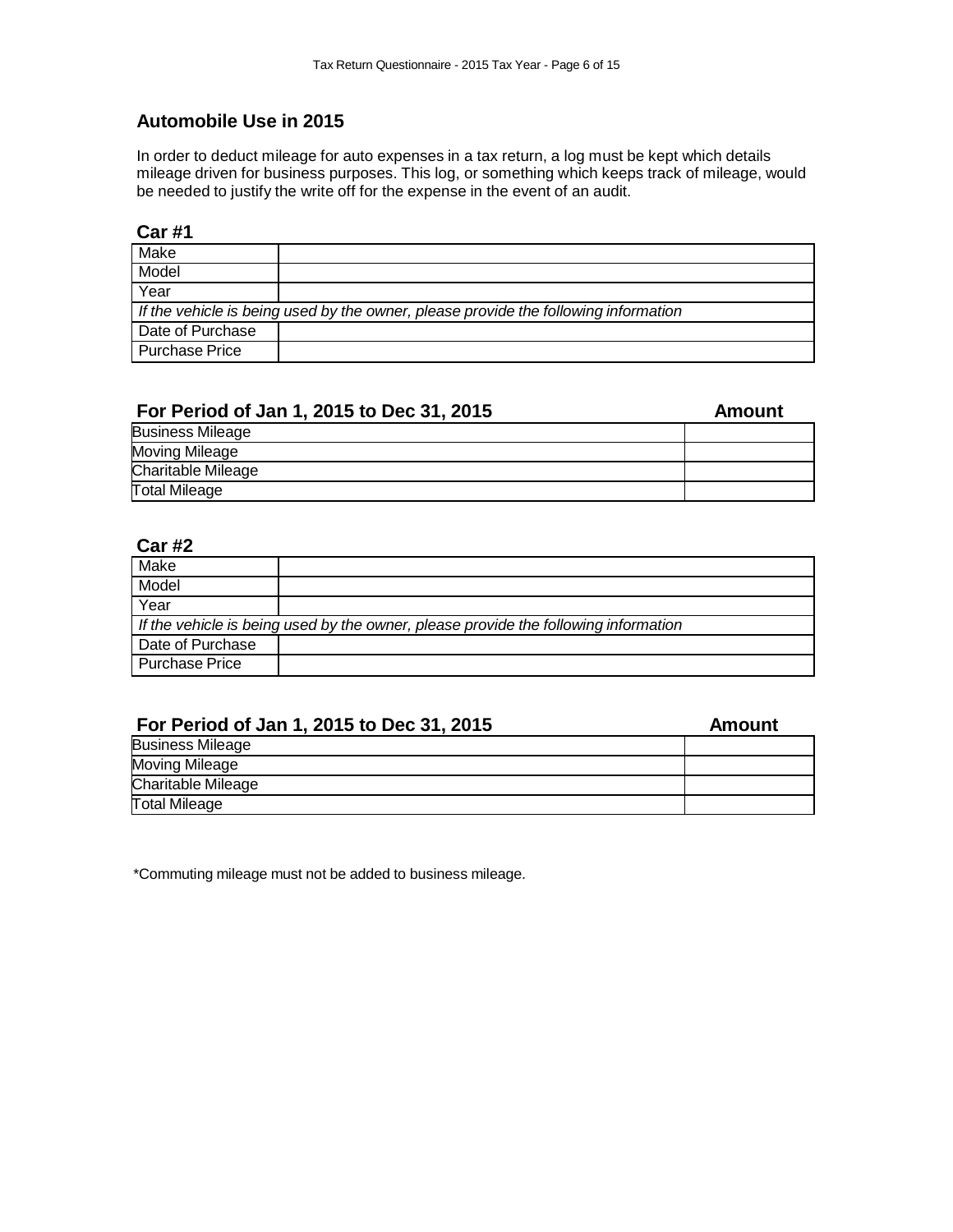# Contributions: *(Written documentation is required for all*

| gifts of \$250 or more - not just cancelled checks)                            | Amount |
|--------------------------------------------------------------------------------|--------|
| 1. Cash - Less than \$3,000 paid to any one organization                       |        |
| 2. Cash - \$3,000 or more to any one organization -- show name of organization |        |
|                                                                                |        |
|                                                                                |        |
|                                                                                |        |
|                                                                                |        |
|                                                                                |        |
| 3. Other than cash - Attach details                                            |        |

## Casualty and Theft Losses - Attach Details...................................................

#### Miscellaneous Deductions:

| Employee business expenses - attach details | Amount |
|---------------------------------------------|--------|
| Reimbursed                                  |        |
| Not Reimbursed                              |        |
| Job hunting expenses (list)                 |        |
| <b>Other Expenses</b>                       |        |
| <b>Tax Preparation</b>                      |        |
| <b>Union Dues</b>                           |        |
| <b>Business Publications</b>                |        |
| <b>Professional Dues/Fees</b>               |        |
| Safety Deposit Box Rental                   |        |
| Small Tools used in your trade or business  |        |
| Business telephone                          |        |
| Uniforms & Cleaning                         |        |
| <b>IRA Custodial fees</b>                   |        |
| <b>Investment Expenses</b>                  |        |
| Education Expenses (attach details)         |        |
| <b>Business Entertainment</b>               |        |
| Other Miscellaneous deductions              |        |

# Adjustments to Income:

|                                                        | Maximize?                  | <b>Amount</b> |
|--------------------------------------------------------|----------------------------|---------------|
| 1. Your IRA deduction                                  | □No<br>$\Box$ Yes          |               |
| 2. Spouse's IRA deduction                              | □No<br>$\Box$ Yes          |               |
| 3. Keogh SEP deduction                                 | $\square$ No<br>$\Box$ Yes |               |
| 4. Penalty for early withdrawal of savings.            |                            |               |
| 5. Alimony paid - List name and Social Security Number |                            |               |
| 6. Self-employed health insurance premiums             |                            |               |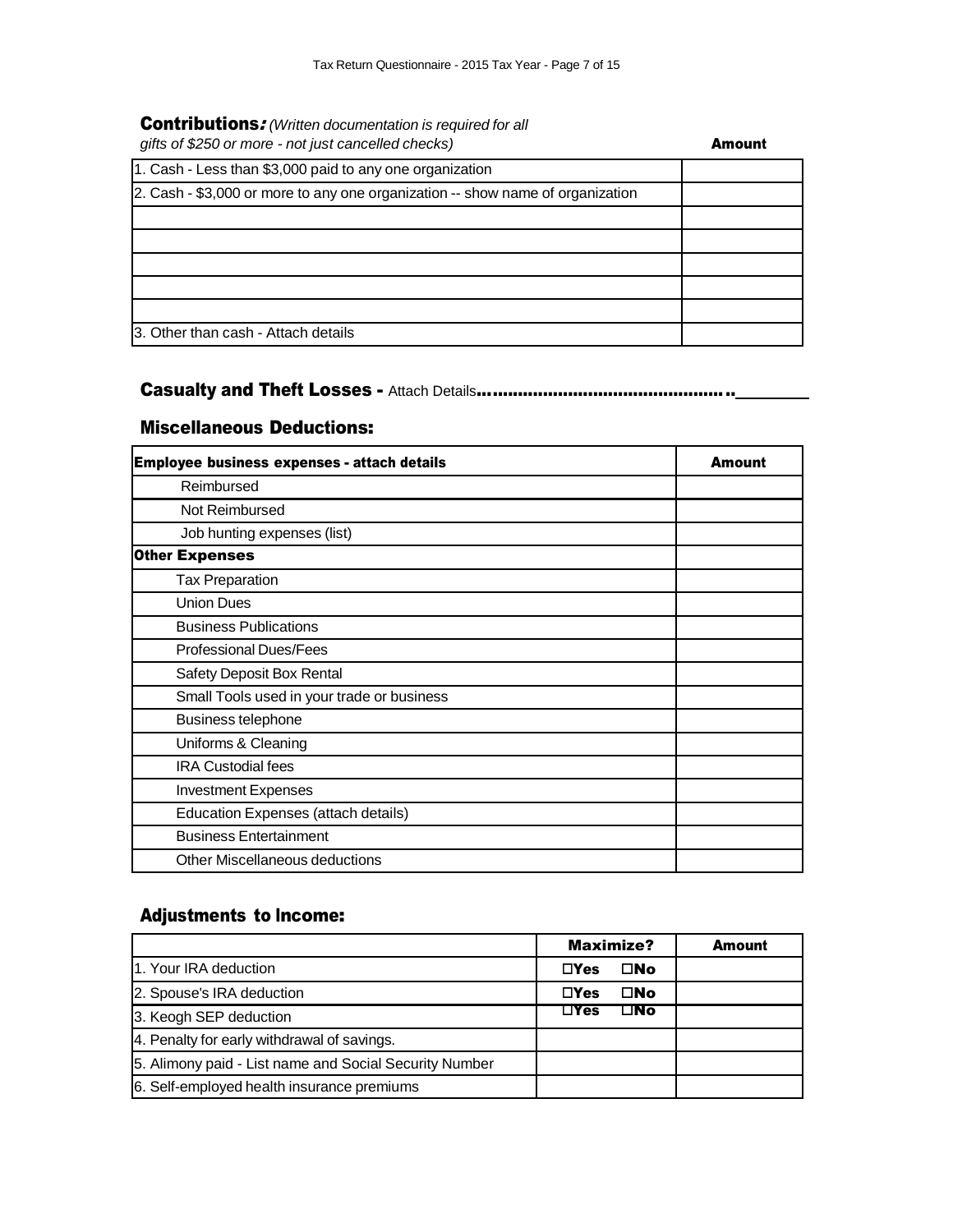#### Did anyone in your family receive a scholarship of any kind during 2015?

If yes, please supply details.  $\Box$  Yes  $\Box$  No (This *includes athletic scholarships*)

## If you have added or disposed of any fixed assets used in trade or business or rental or farm activities, please provide the following:

Addition: Description, Date acquired, cost (& trade-in, if any)

Dispositions: Description, Date of disposition, amount realized

(If we did not prepare your 2014 return, please provide the date acquired, cost, depreciation method used, and accumulated depreciation)

## If we have not previously prepared your return - please provide a copy of your 2012, 2013, 2014 tax returns.

# Did you settle any notices or settle any tax examinations concerning your prior tax vears' returns?  $\Box$  Yes  $\Box$  No

(If yes, please provide copy of notices, settlement reports, etc.)

## Did you receive any payments from a pension or profit sharing plan?

 $\square$ Yes  $\square$ No (If yes, provide pertinent information or statements from the plan.

#### Did you sell your primary residence during 2015?  $\Box$ Yes  $\Box$ No

If "Yes", provide a copy of the closing statements of the sale and a copy of the closing statement at the time of your purchase, details of any capital improvements you made during the time you owned the property, and any expenses of sale incurred by you. If you have purchased a replacement property indicate cost and date acquired. If you have previously sold a residence, provide a copy of form 2119 from your tax return for the year of sale.

#### **Did** you change your state residency during 2015?  $\square$  Yes  $\square$  No

If "Yes", please provide the following:

| Previous address: |       |
|-------------------|-------|
| Date of move:     |       |
| Distance:         | miles |
| Costs of move:    |       |
| (describe)        |       |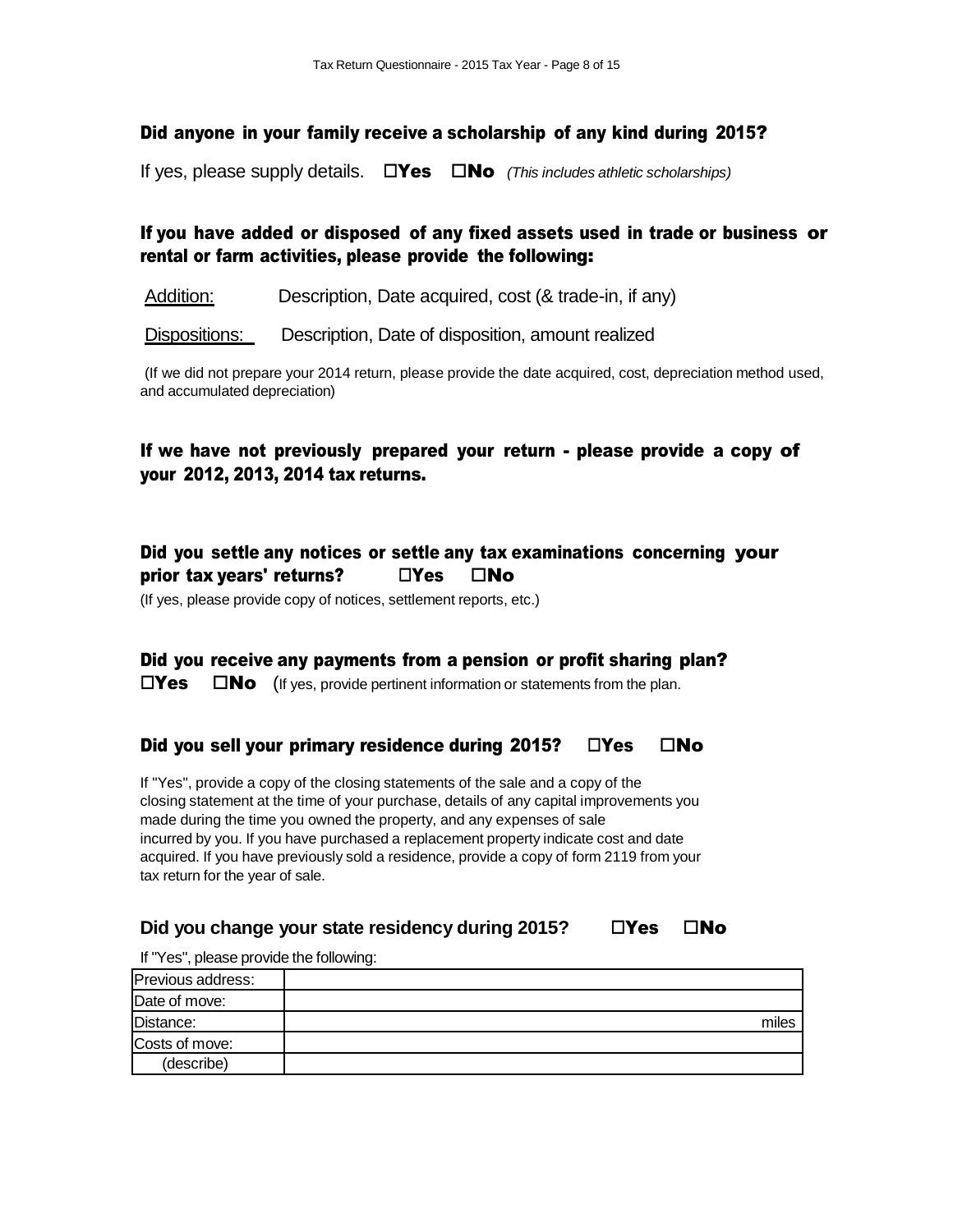# If you would like your tax refund (if any) deposited directly into your bank, provide:

| <b>Account Type:</b> | <b>Your Account Number:</b> | <b>Bank Routing Number:</b> |
|----------------------|-----------------------------|-----------------------------|
| Checking [ ] Savings |                             |                             |

# For the year 2015: (Provide details for any "Yes" response)

| Did your principle residence (and second residence, if any) loan(s) exceed the fair market value of                                                                                                                                                                                                                                                                               | $\square$ No |
|-----------------------------------------------------------------------------------------------------------------------------------------------------------------------------------------------------------------------------------------------------------------------------------------------------------------------------------------------------------------------------------|--------------|
| Do you have a balance borrowed against a home (equity line of credit) in excess of \$100,000, or<br>$\square$ No                                                                                                                                                                                                                                                                  |              |
|                                                                                                                                                                                                                                                                                                                                                                                   | $\square$ No |
| Did you purchase, sell, or own any bonds you paid more or less than the face amount? $\square Y$ es                                                                                                                                                                                                                                                                               | $\square$ No |
|                                                                                                                                                                                                                                                                                                                                                                                   | $\square$ No |
| Did you or your spouse make any gifts in excess of \$14,000 to any one donee?                                                                                                                                                                                                                                                                                                     | $\square$ No |
| Were you the recipient of, or did you make a "below-market" or "interest-free" loan? $\square Y$ es                                                                                                                                                                                                                                                                               | $\square$ No |
| Do you have a child under the age of 18 as of December 31, 2015 who has earned an income                                                                                                                                                                                                                                                                                          | $\square$ No |
| If "Yes", provide (1) fair market value or capitalized cost of the car on the 1st day of the lease or rental<br>agreement, (2) tern of the lease, (3) number of payments made, (4) number of days the car was leased<br>in 2015, (5) percentage of business use, (6) business or work the car was used in, (7) amount of<br>expenses reported by you to your employer on Form W2. | $\square$ No |

# Rental & Royalty Income and Expense

| $\Box$ Residential<br>Property Type:<br>Location:                                                 | Commercial                                                                                                                     |     |
|---------------------------------------------------------------------------------------------------|--------------------------------------------------------------------------------------------------------------------------------|-----|
|                                                                                                   |                                                                                                                                |     |
| If Vacation Home:                                                                                 |                                                                                                                                |     |
| Number of days rented                                                                             |                                                                                                                                |     |
| Number of days used personally                                                                    |                                                                                                                                |     |
| Taxpayer<br>Property is owned by:<br>Percentage ownership of not 100%:                            | $\Box$ Spouse<br>$\Box$ Joint<br>$\%$<br>(Please indicate if income and expenses below are listed at 100% or your percentage.) |     |
| If yes, what percentage did you occupy as a tenant?<br>$\Box$ Check if rented to a related party. | .⊟Yes<br>$\%$                                                                                                                  | ∃No |
| Explain Relation:                                                                                 |                                                                                                                                |     |
|                                                                                                   |                                                                                                                                |     |
|                                                                                                   |                                                                                                                                |     |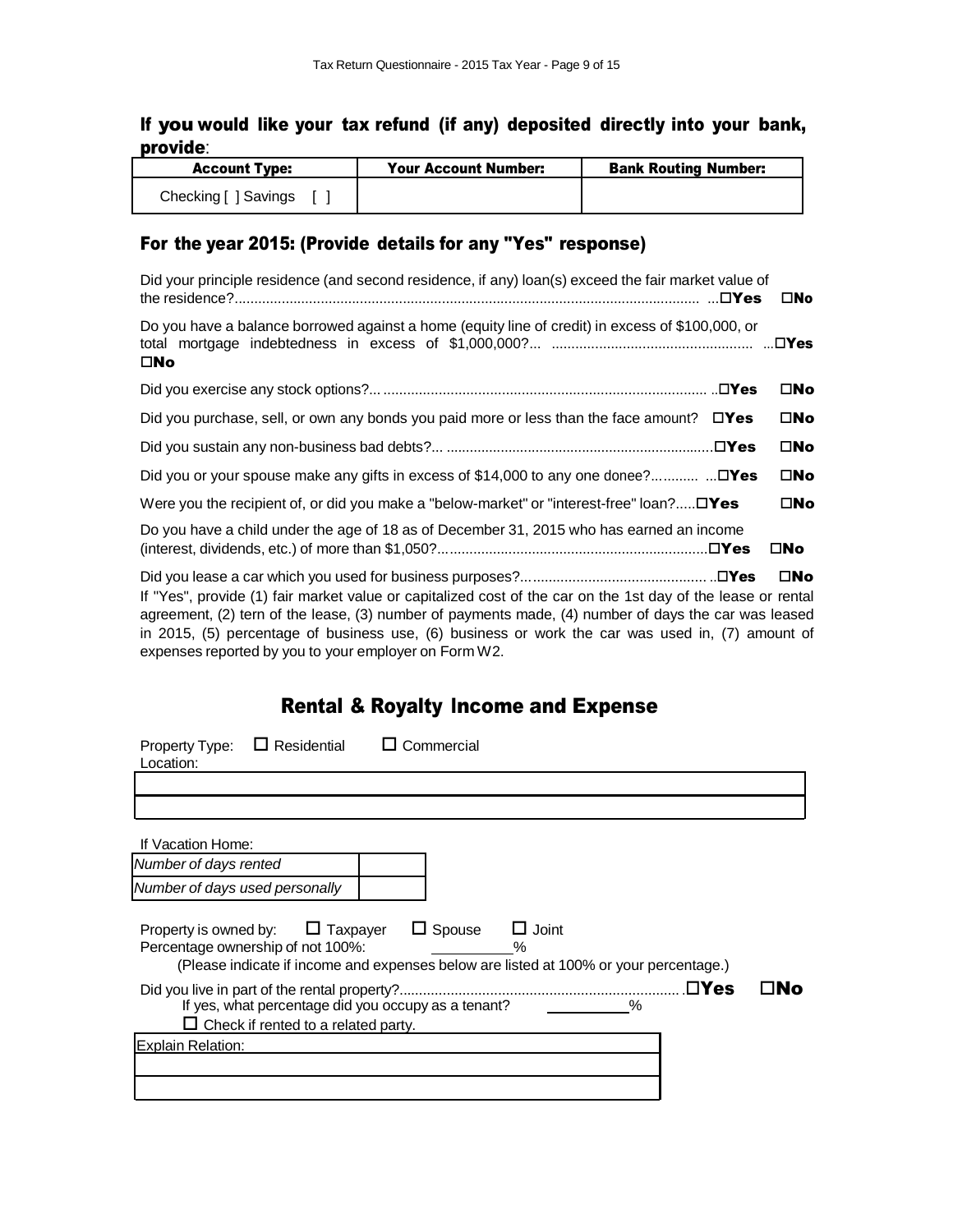| lincome                           | <b>Amount</b> |                     |               |
|-----------------------------------|---------------|---------------------|---------------|
| 1. Rental income.                 |               |                     |               |
| 2. Royalties received             |               |                     |               |
| <b>Expenses</b>                   | <b>Amount</b> |                     | <b>Amount</b> |
| 1. Advertising                    |               | 16. Property taxes  |               |
| 2. Association dues               |               | 17. Utilities       |               |
| 3. Auto miles driven              |               | Other (description) |               |
| 4. Travel                         |               | 18a.                |               |
| 5. Cleaning and Maintenance       |               | 18 <sub>b</sub>     |               |
| 6. Commissions                    |               | 18c.                |               |
| 7. Insurance                      |               | 18d.                |               |
| 8. Legal and professional fees    |               | 18e.                |               |
| 9. Allocated tax preparation fees |               | 18f.                |               |
| 10. Licenses and permits          |               | 18g.                |               |
| 11. Management fees               |               | 18h.                |               |
| 12. Mortgage interest (Form 1098) |               | 18i.                |               |
| 13. Other interest                |               | 18j.                |               |
| 14. Repairs                       |               | 18k.                |               |
| 15. Supplies                      |               | 18I.                |               |

# Depreciation:

| <b>Property</b> | <b>Date</b><br><b>Acquired</b> | <b>Cost or Other</b><br><b>Basis</b> | <b>Depreciation</b><br><b>Method</b> | <b>Prior</b><br><b>Depreciation</b> |
|-----------------|--------------------------------|--------------------------------------|--------------------------------------|-------------------------------------|
|                 |                                |                                      |                                      |                                     |
|                 |                                |                                      |                                      |                                     |
|                 |                                |                                      |                                      |                                     |
|                 |                                |                                      |                                      |                                     |
|                 |                                |                                      |                                      |                                     |
|                 |                                |                                      |                                      |                                     |

# Business Income & Expenses (Sole Proprietorship)

| Employer ID number: _______________________                             |                                 |  |
|-------------------------------------------------------------------------|---------------------------------|--|
| Business address:                                                       |                                 |  |
|                                                                         | City City City City Code        |  |
| Business is owned by: $\Box$ Taxpayer<br>Accounting Method: $\Box$ Cash | $\Box$ Spouse<br>$\Box$ Accrual |  |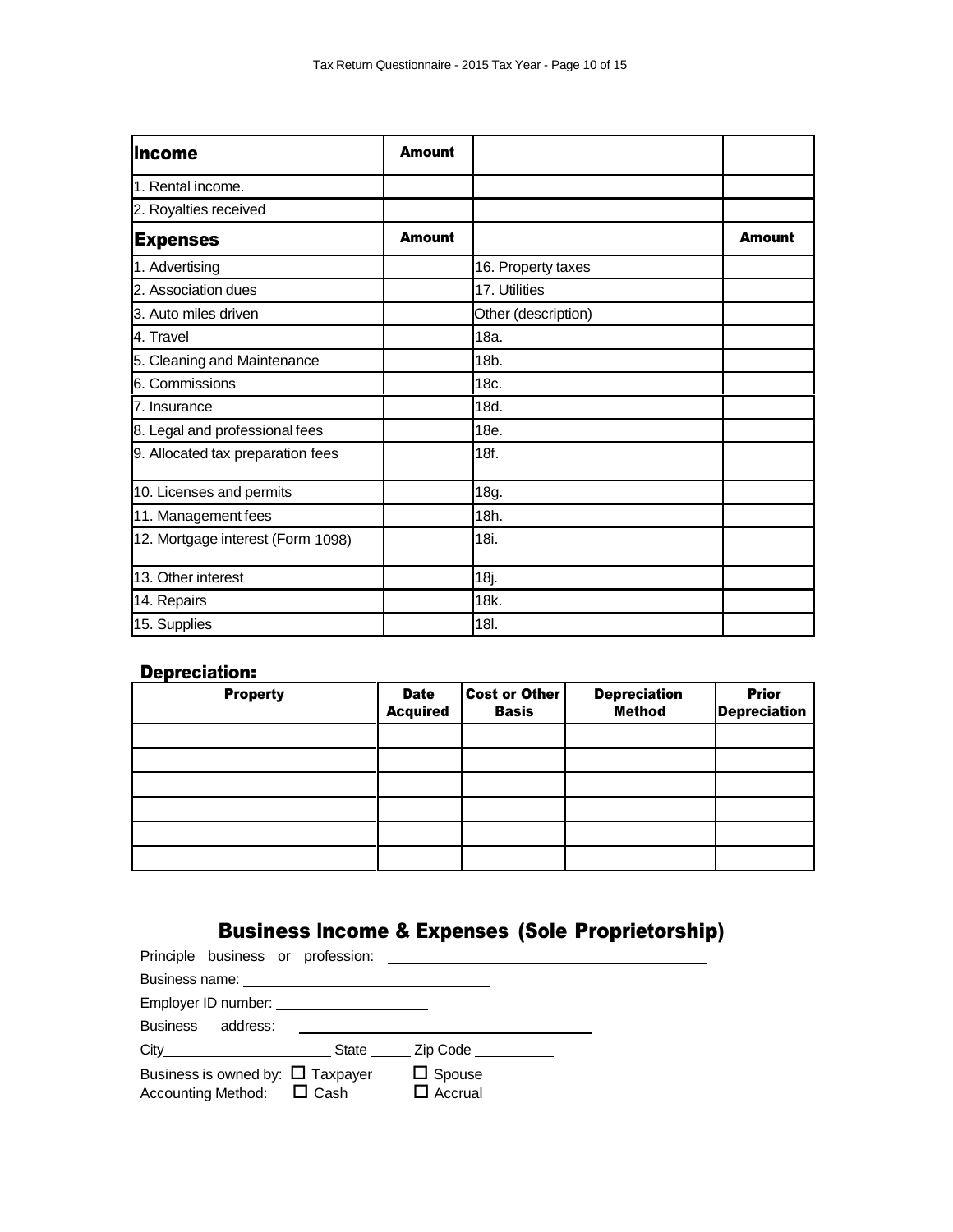| Inventory method:                                | $\Box$ Cost | $\Box$ Lower cost or market |                  | $\Box$ Other | $\Box$ N/A |
|--------------------------------------------------|-------------|-----------------------------|------------------|--------------|------------|
| Did you materially participate in the business?  |             | $\sqcup$ Yes                | 1 N <sub>0</sub> |              |            |
| Check if this is the first year of the business. |             |                             |                  |              |            |

| Income                     | Amount | <b>Cost of Goods Sold</b>        | <b>Amount</b> |
|----------------------------|--------|----------------------------------|---------------|
| 1. Gross receipts or sales |        | 1. Beginning of year inventory   |               |
| 2. Returns and allowances. |        | 2. Purchases                     |               |
| 3. Other income.           |        | 3. Cost of items used personally |               |
|                            |        | 4. Cost of labor                 |               |
|                            |        | 5. Materials and supplies        |               |
|                            |        | 6. Other costs                   |               |
|                            |        | 7. End of year inventory         |               |

| <b>Expenses</b>                            | <b>Amount</b> | <b>Expenses</b>                         | <b>Amount</b> |
|--------------------------------------------|---------------|-----------------------------------------|---------------|
| 1. Advertising                             |               | 21. Other taxes                         |               |
| 2. Bad debts (N/A cash benefits)           |               | 22. Licenses                            |               |
| 3. Commissions and fees                    |               | 23. Travel                              |               |
| 4. Employee benefits                       |               | 24. Meals and entertainment (in full)   |               |
| 5. Health insurance                        |               | 25. Utilities                           |               |
| 6. Other insurance                         |               | 26. Wages                               |               |
| 7. Mortgage interest                       |               | 27. Management fees                     |               |
| 8. Other interest                          |               | 28. Consulting expenses                 |               |
| 9. Legal and accounting fees               |               | 29. Payroll service                     |               |
| 10. Allocation of tax preparation<br>lfees |               | 30. Employee vehicle expense            |               |
| 11. Office expense                         |               | 31. Employee mileage<br>reimbursement   |               |
| 12. Pension and profit sharing<br>plans    |               | 32. Client gifts (limited to \$25 each) |               |
| 13. Rent, vehicles                         |               | 33. Education and seminars              |               |
| 14. Rent, equipment                        |               | 34. Other: (Description)                |               |
| 15. Rent, building                         |               | 35.                                     |               |
| 16. Repairs & maintenance,<br>building     |               | 36.                                     |               |
| 17. Repairs & maintenance,<br>equipment    |               | 37.                                     |               |
| 18. Repairs & maintenance,<br>vehicles     |               | 38.                                     |               |
| 19. Supplies                               |               | 39.                                     |               |
| 20. Payroll taxes                          |               | 40.                                     |               |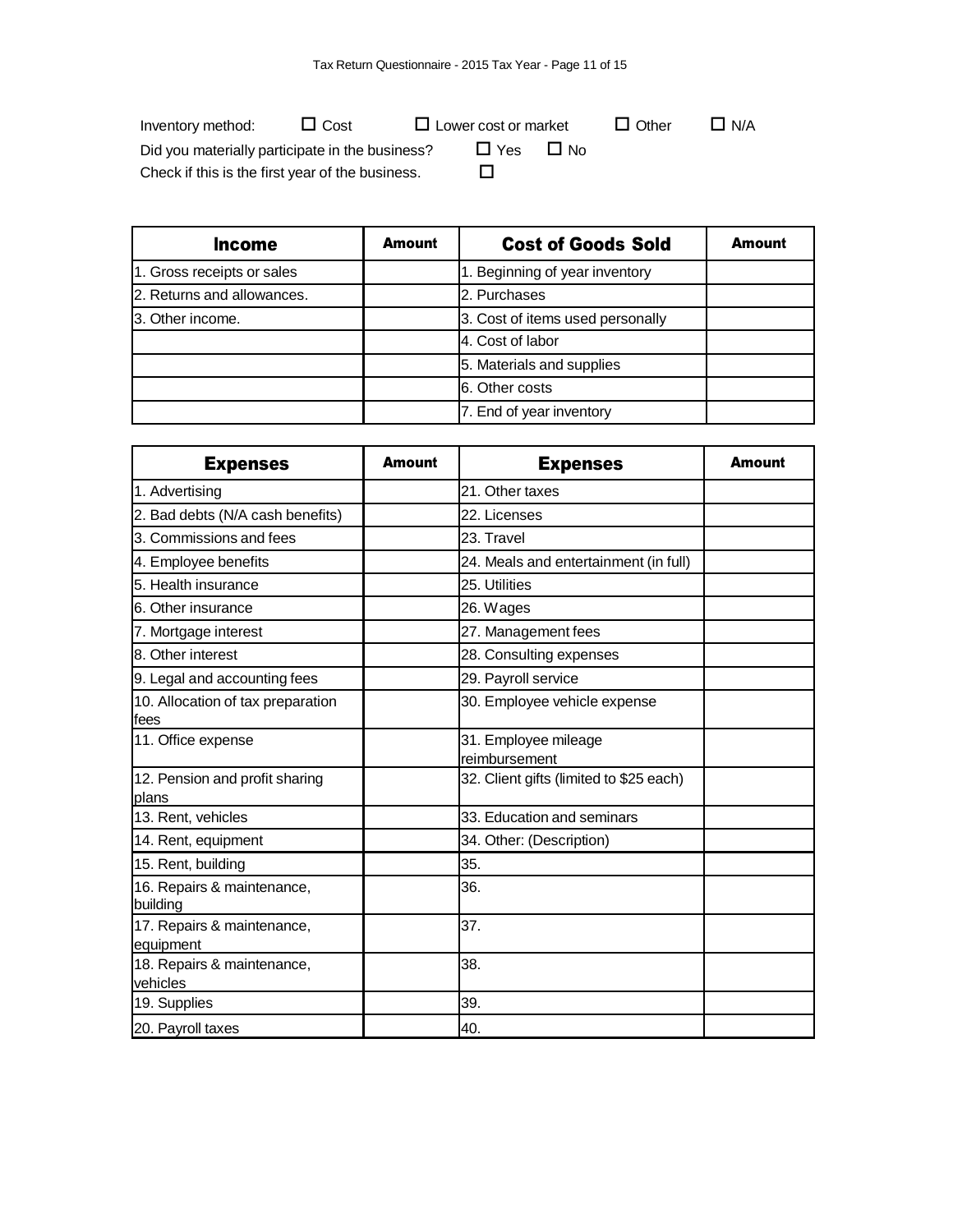# **Depreciation**

| Property | Date<br>Acquired | Cost or Other<br><b>Basis</b> | Depreciation Method | Prior<br>Depreciation |
|----------|------------------|-------------------------------|---------------------|-----------------------|
|          |                  |                               |                     |                       |
|          |                  |                               |                     |                       |
|          |                  |                               |                     |                       |
|          |                  |                               |                     |                       |
|          |                  |                               |                     |                       |
|          |                  |                               |                     |                       |

# Farm Income & Expense

| <b>Principle Product</b><br><b>Employer ID number</b><br>Cash<br><b>Accrual</b><br><b>Accounting method:</b><br>Check if you materially participated in farm operations: | <b>Taxpayer</b> | <b>Spouse</b> |
|--------------------------------------------------------------------------------------------------------------------------------------------------------------------------|-----------------|---------------|
| lincome                                                                                                                                                                  | Amount          |               |
| 1. Sales of livestock and other resale items                                                                                                                             |                 |               |
| 2. Cost of above.                                                                                                                                                        |                 |               |
| 3. Sales of livestock, produce, etc. you raised.                                                                                                                         |                 |               |
| 4. Cooperative distributions (1099-PATR)                                                                                                                                 |                 |               |
| 5. Cooperative distributions, taxable portion                                                                                                                            |                 |               |
| 6. Agricultural program payments                                                                                                                                         |                 |               |
| 7. Agricultural program, taxable portion                                                                                                                                 |                 |               |
| 8. Commodity Credit Corporation Loans                                                                                                                                    |                 |               |
| 9. Crop insurance loans                                                                                                                                                  |                 |               |
| 10. Custom hire                                                                                                                                                          |                 |               |
| 11. Other:                                                                                                                                                               |                 |               |

| <b>Expenses</b>               | <b>Amount</b> | <b>Expenses</b>                       | Amount |
|-------------------------------|---------------|---------------------------------------|--------|
| 1. Car and truck expenses     |               | 19. Machinery and equipment<br>rental |        |
| 2. Chemicals                  |               | 20. Land rental                       |        |
| 3. Conservation expense       |               | 21. Other                             |        |
| 4. Custom hire (machine work) |               | 22. Repairs and maintenance           |        |
| 5. Employee benefit programs  |               | 23. Seeds and plants purchased        |        |
| 6. Employee health insurance  |               | 24. Storage and warehousing           |        |
| 7. Feed purchased             |               | 25. Supplies purchased                |        |
| 8. Fertilizers and lime       |               | 26. Payroll taxes                     |        |
| 9. Freight and trucking       |               | 27. Other taxes                       |        |
| 10. Gasoline, fuel, and oil   |               | 28. Utilities                         |        |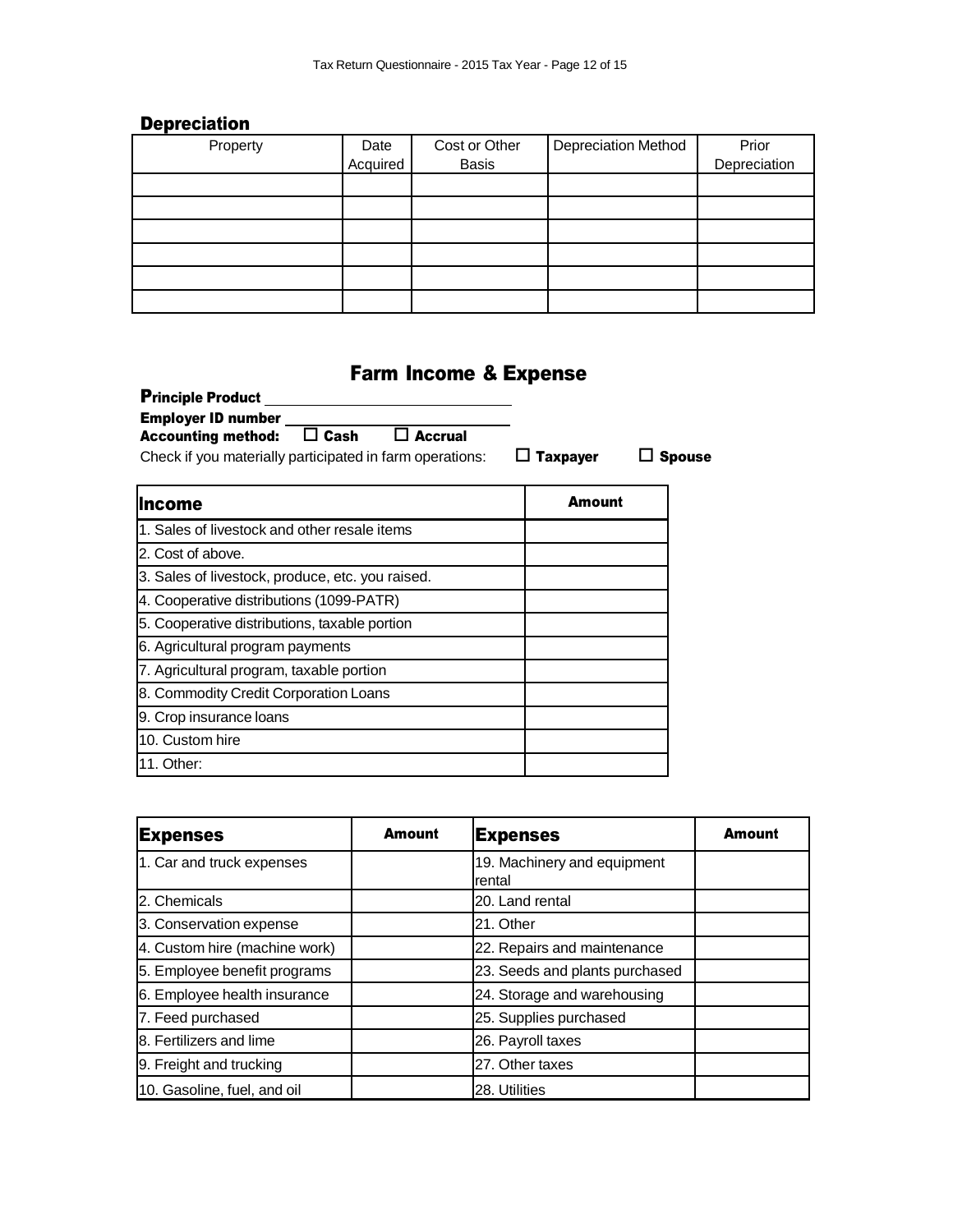| 11. Other insurance                   | medicine   | 29. Veterinary, breeding, & |  |
|---------------------------------------|------------|-----------------------------|--|
| 12. Mortgage interest                 | 30. Other: |                             |  |
| 13. Other interest                    | 31.        |                             |  |
| 14. Labor hired                       | 32.        |                             |  |
| 15. Legal and professional fees       | 33.        |                             |  |
| 16. Allocated tax preparation<br>fees | 34.        |                             |  |
| 17. Pension and profit share<br>plans | 35.        |                             |  |
| 18. Vehicle rental                    | 36.        |                             |  |

# **Depreciation**

| Property | Date<br>Acquired | Cost or Other<br><b>Basis</b> | <b>Depreciation Method</b> | Prior<br>Depreciation |
|----------|------------------|-------------------------------|----------------------------|-----------------------|
|          |                  |                               |                            |                       |
|          |                  |                               |                            |                       |
|          |                  |                               |                            |                       |
|          |                  |                               |                            |                       |
|          |                  |                               |                            |                       |
|          |                  |                               |                            |                       |

# Business Use of Home

| Do you use any part of your home regularly and exclusively for business? $\Box$ Yes $\Box$ No   |
|-------------------------------------------------------------------------------------------------|
| Estimated percentage of time spent in home office compared to total time spent in this business |
|                                                                                                 |
| Description of work done in home office                                                         |
| Description of work done outside of work office                                                 |
|                                                                                                 |
|                                                                                                 |

|                         | <b>Direct costs</b> (benefit<br>only business<br>portion of home) | <b>Indirect costs</b><br>(other) |
|-------------------------|-------------------------------------------------------------------|----------------------------------|
| Home insurance          |                                                                   |                                  |
| Repairs and maintenance |                                                                   |                                  |
| <b>Utilities</b>        |                                                                   |                                  |
| Rent                    |                                                                   |                                  |
| Other.                  |                                                                   |                                  |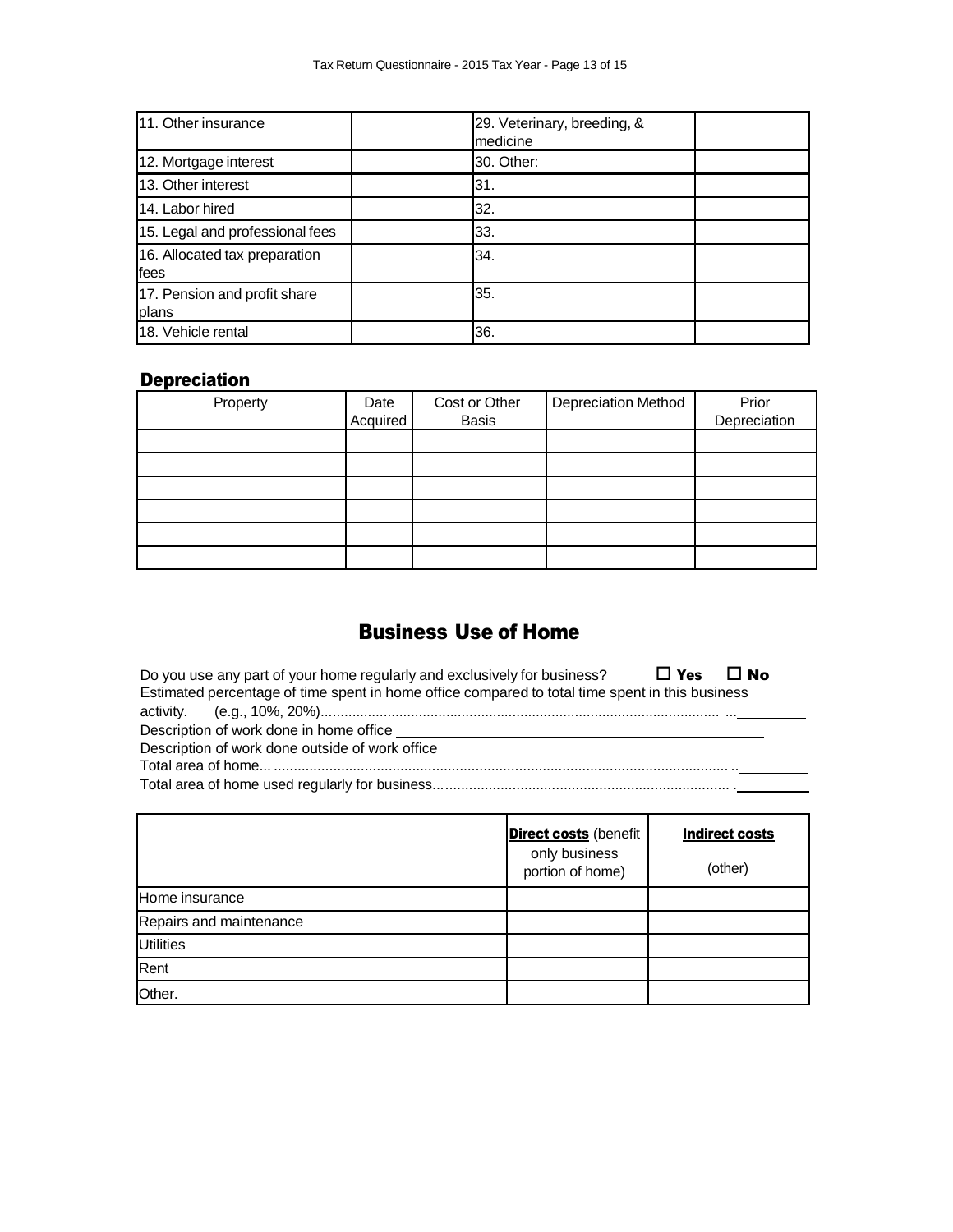# If Daycare Facility:

| Days used as a daycare facility.         |  |
|------------------------------------------|--|
| Prior year carryover of unallowed losses |  |

| Cost of home and improvements and prior depreciation.         |                  |                               |                        |                       |
|---------------------------------------------------------------|------------------|-------------------------------|------------------------|-----------------------|
| Depreciation of home, improvements, furniture, and equipment. |                  |                               |                        |                       |
| Property                                                      | Date<br>Acquired | Cost or Other<br><b>Basis</b> | Depreciation<br>Method | Prior<br>Depreciation |
|                                                               |                  |                               |                        |                       |
|                                                               |                  |                               |                        |                       |
|                                                               |                  |                               |                        |                       |
|                                                               |                  |                               |                        |                       |
|                                                               |                  |                               |                        |                       |
|                                                               |                  |                               |                        |                       |

# Household Employees: (Nanny Tax)

Did you pay a household employee at least \$1,900 this year?  $\Box$  Yes  $\Box$  No *(e.g., housekeepers, nannies, nurses, yard workers, health aides, babysitters)*

| Name               | Federal Income tax<br>withheld      |
|--------------------|-------------------------------------|
| Social Sec.<br>No. | Social Sec. tax withheld            |
| Wages paid         | Medicare tax withheld               |
|                    | <b>State income tax</b><br>withheld |

If yes, please provide the following information for each:

Your Employer Identification Number (You can no longer use your social security Number)

| Has W-2 been filed?                                          | <b>Yes</b> | No l |
|--------------------------------------------------------------|------------|------|
| If no, do you want us to prepare then for you?               | Yes        | No l |
| Have the necessary state employment returns been filed? If   | Yes        | No l |
| no, do you want us to prepare then for you?                  | Yes        | No I |
| Was the household employee under eighteen years of age and a | Yes        | No I |
| student?                                                     |            |      |